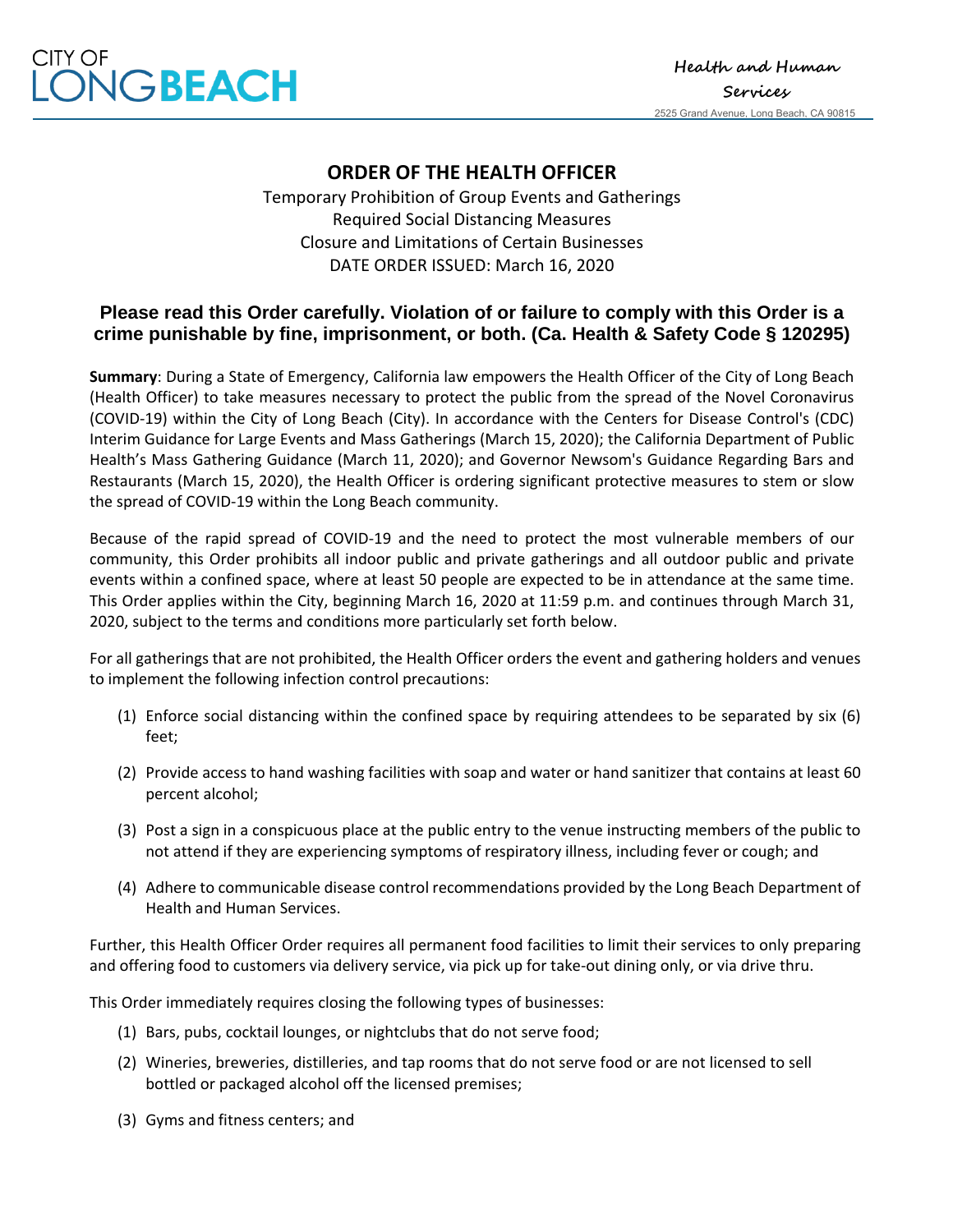March 16, 2020 Page 2

(4) Movie theaters, live performance theaters, bowling alleys, and arcades.

The Health Officer will continue to monitor COVID-19 disease spread, State and CDC recommendations, and the impact of the required measures, and as needed, may revisit, extend, expand, or otherwise modify this Order to protect the public's health.

## **UNDER THE AUTHORITY OF CALIFORNIA HEALTH AND SAFETY CODE SECTIONS 101040, 101085, AND 120175, THE HEALTH OFFICER OF THE CITY OF LONG BEACH ORDERS:**

- 1. Effective March 16, 2020 at 11:59 p.m., and continuing through March 31, 2020, all public and private group events and mass gatherings, as defined below, of 50 or more people are prohibited anywhere within the City of Long Beach (City).
- 2. For public and private events and gatherings attended by between 10-49 members of the public, held in a confined or enclosed space, and not prohibited by this Order, the organizer of the event and the owner, manager, or operator of the venue holding the event or gathering shall:
	- a. Enforce social distancing measures by requiring attendees who remain at the event for over 10 minutes to be separated by at least six (6) feet from other attendees during the entirety of the event or gathering. Persons who attend the event or gathering as a group, e.g., a group of family members or household contacts, may sit or remain together, but groups of attendees must be separated by a distance of at least six (6) feet.
	- b. Provide access to hand washing facilities with soap and water or with hand sanitizer that contains at least 60% alcohol.
	- c. Post a sign in a conspicuous place at all public entries to the venue that instructs members of the public to not attend if they are experiencing symptoms of respiratory illness, including fever or cough.
	- d. Adhere to communicable disease control recommendations provided by the CDC, including guidance for cleaning and disinfecting the site. See guidance posted at [https://www.cdc.gov/coronavirus/2019-ncov/community/organizations/businesses](https://www.cdc.gov/coronavirus/2019-ncov/community/organizations/businesses-employers.html)[employers.html.](https://www.cdc.gov/coronavirus/2019-ncov/community/organizations/businesses-employers.html)
- 3. Effective immediately, and in accordance with Governor Newsom's COVID-19 Guidance on March 15, 2020, all permanent food facilities, as defined by Health and Safety Code § 113849, may only prepare and offer food that is provided to customers via delivery service, via pick-up for takeout dining, and via drive-thru.

Bars, pubs, cocktail lounges, night clubs, wineries, breweries, and distilleries that offer food to consumers may remain open only for purposes of continuing to prepare and offer food to consumers via delivery service, via pick-up, or drive-thru. Wineries, breweries, or distilleries licensed by Alcoholic Beverage Control to sell alcohol for consumption off the licensed premises may also remain open for purposes of selling bottled or packaged alcohol via delivery service or via pick-up only.

Permanent food facilities that provide and offer food to consumers for pick up must require patrons or groups of patrons who are ordering food and beverages to be and remain at least six (6) feet apart from each other while inside the facility.

- 4. Further, the Health Officer orders the immediate closure of the following types of businesses:
	- a. Bars, pubs, cocktail lounges, or nightclubs that do not serve food;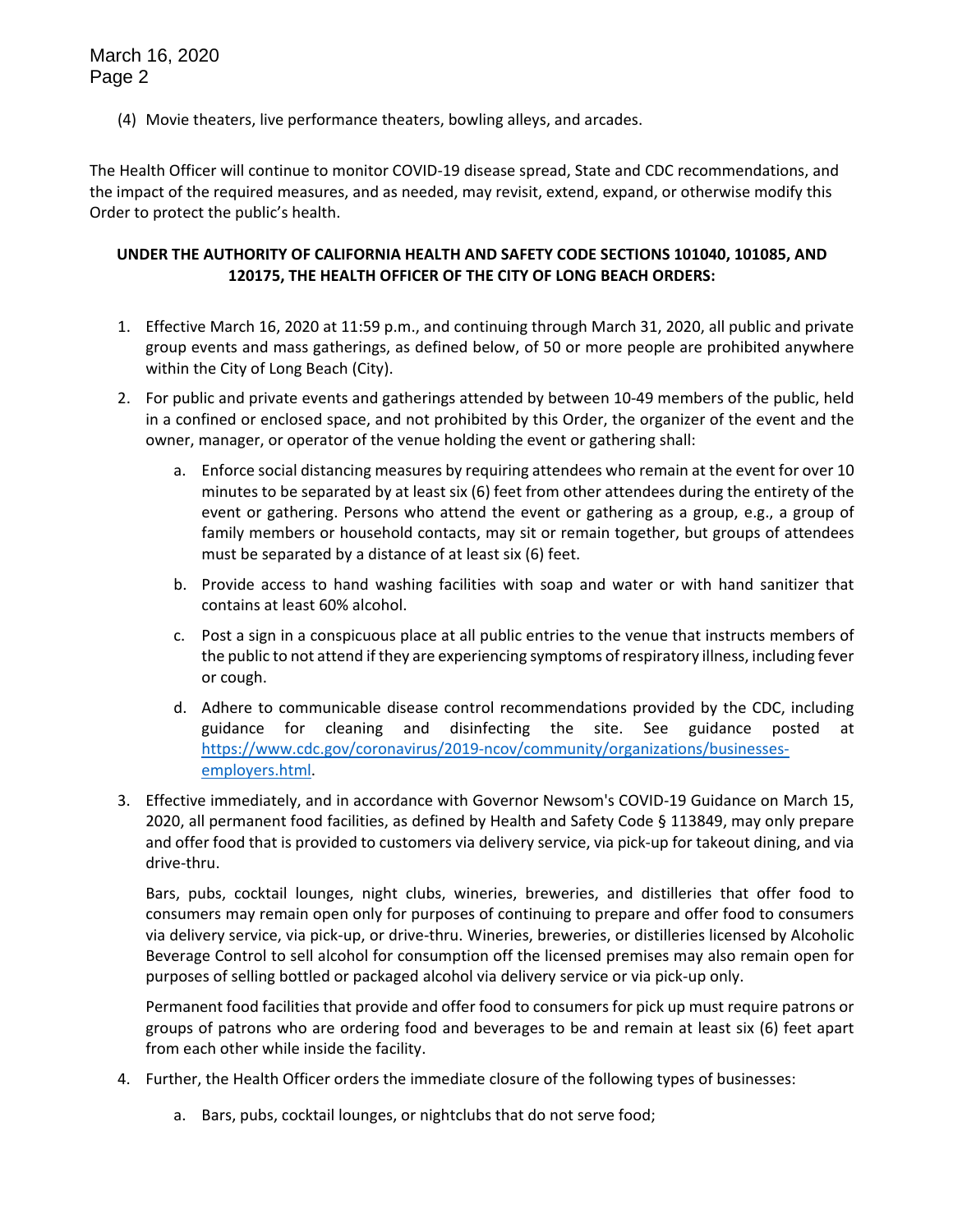- b. Wineries, breweries, distilleries, and tap rooms that do not serve food or are not licensed to sell bottled or packaged alcohol off the licensed premises;
- c. Gyms and fitness centers; and
- d. Movie theaters, live performance theaters, bowling alleys, and arcades.
- 5. This Order is based upon scientific evidence and best practices, as currently known and available, to protect members of the public from avoidable risk of serious illness and death resulting from the spread of COVID-19, as well as to protect the healthcare system from a surge of cases into its emergency rooms and hospitals. The Order supports the California Department of Public Health and the CDC's efforts to institute necessary social distancing measures to reduce community transmission of COVID-19.
- 6. Existing community transmission of COVID-19 in the City presents a substantial and significant risk of harm to the health of residents. Currently, there is no vaccine available to protect against and no specific treatment for COVID-19. As of March 16, 2020, there have been at least 5 cases of COVID-19 reported in City.
- 7. The virus that causes COVID-19 can be spread easily through person-to-person contact. This risk of transmission is increased when people are in close proximity. All group events and gatherings pose an increased risk for transmission of COVID-19 and thus, are a substantial risk to public health. Circumstances associated with Group Events and Mass Gatherings, smaller events and gatherings, and the public's presence in businesses where it is usual for patrons to have extended close contact, that are likely to exacerbate the spread of COVID-19 include, without limitation: (a) the increased likelihood that these events, gatherings, and businesses will attract people from a geographic area with known COVID-19 community transmission, (b) the prolonged time period during which large numbers of people are in close proximity, (c) the difficulty in tracing and controlling additional exposures when large numbers of people attend a single event, and (d) the inability to ensure both that attendees are not infected with COVID-19 and will follow adequate hygienic and social distancing practices.
- 8. In the absence of a specific immunization or treatment for COVID-19, social distancing is the only and most readily available tool to prevent this disease. Increasing social distancing and limiting gatherings are proven ways to slow transmission of communicable diseases. Accordingly, to reduce the community transmission of COVID-19, the Health Officer has ordered the temporary prohibition of all Group Events and Mass Gatherings, as defined in Section 9, and is also requiring the closure of certain businesses where it is usual practice for patrons to remain in close proximity.
- 9. Definitions:
	- a. For purposes of this Order, Group Events and Mass Gatherings are any gathering, assembly, event, or convening that brings together or is likely to bring together 50 or more persons at the same time in an indoor or outdoor confined or enclosed space, for any purpose including a business, cultural, religious, athletic, entertainment, social, or other special event. These types of Group Events and Mass Gatherings are likely to result in situations where people will be within six (6) feet of each other for an extended period of time (greater than 10 minutes).
	- b. Group Events and Mass Gatherings include, without limitation: (a) any convention, arena, or meeting space with fixed seating or other set-up where seating is placed adjacent to each other in rows; (b) any space where event attendees stand in close proximity to each other, such as a concert or other performance that includes "standing room only" sections; (c) an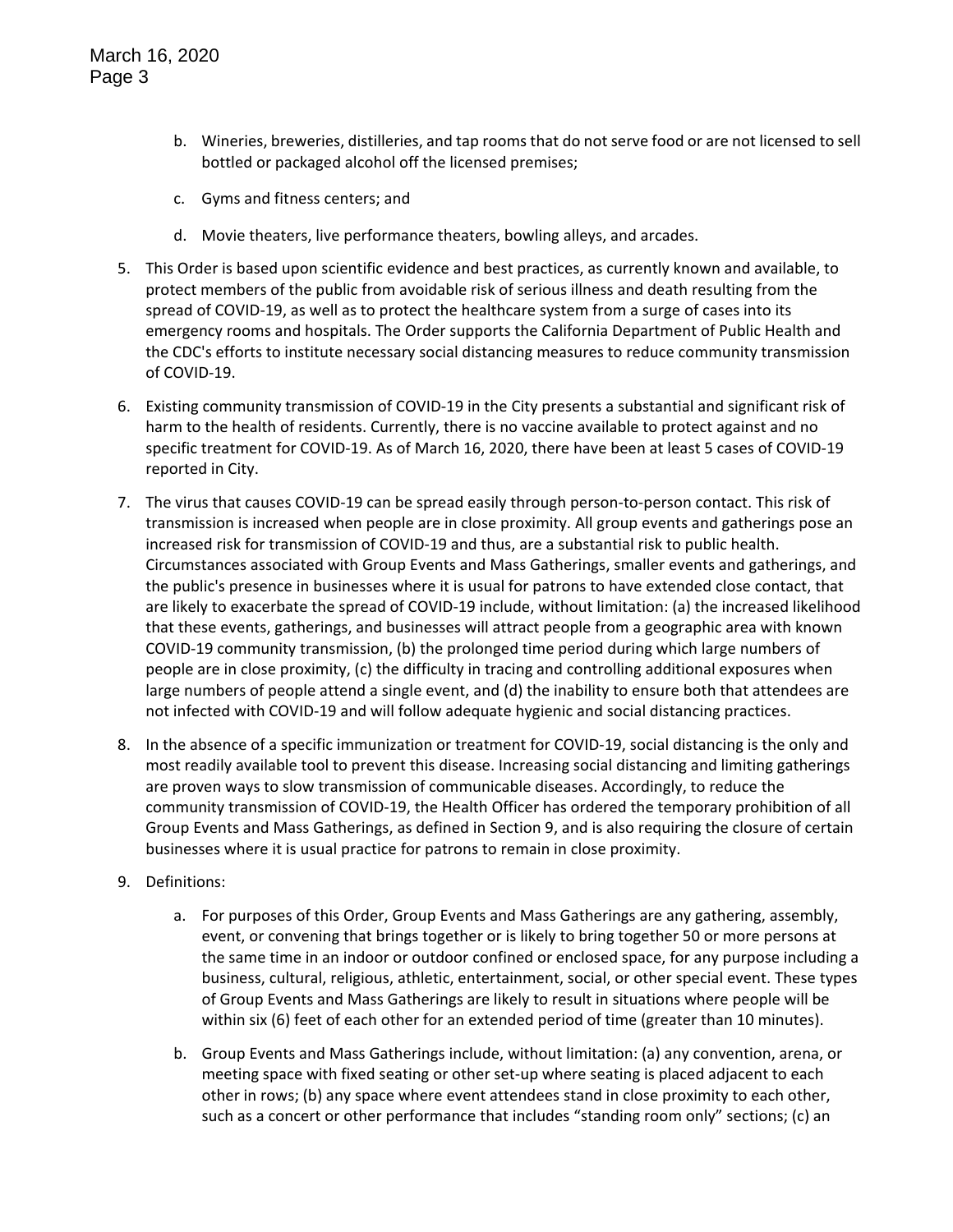admission or concession line/queue; and (d) a confined or closed outdoor space: (i) that is enclosed by a fence, physical barrier, or other structure and (ii) where people are within six (6) feet of one another for more than ten (10) minutes. Specific examples include, but are not limited to, conventions, conferences, training activities, concerts, and athletic events.

- 10. This Order is intended to deter the spread of COVID-19 by preventing people from being in unnecessary close contact. Certain activities are essential to the functioning of the City and the wellbeing of our residents and must continue. Accordingly, the requirements in this Order do not apply to the following sites or situations where residents must obtain or participate in essential governmental, educational, or other essential services (those that meet basic human needs): (a) attendance at regular school classes, work, or essential governmental services; (b) places where people are in transit or waiting for transit including the Long Beach Airport or bus or train stations or terminals; (c) grocery stores and retail stores; (d) congregate living situations, including dormitories; (e) hospitals and healthcare facilities.
- 11. This Order does not prohibit use of enclosed spaces where 50 or more people may be present at different times during the day, as long as 50 or more people are not present in the space at the same time.
- 12. This Order does not apply to the following:
	- i. Cafeterias, commissaries, and retail food facilities located within hospitals, nursing homes, governmental buildings that provide essential services to the public, or within other licensed health care facilities.
	- ii. Grocery stores, farmers markets, and pharmacies.
	- iii. Charitable or governmental organization providing meals to the indigent population.
	- iv. Concessionaires or food services within the Long Beach Airport.
- 13. This Order does not, in any way, restrict: (a) first responder access to the site(s) named in this Order during an emergency or (b) local, state or federal officers, investigators, or medical or law enforcement personnel from carrying out their lawful duties at the site(s) named in this Order.
- 14. The entities subject to this Order that are not required to close may otherwise remain open for business and perform essential functions and operations during the duration of this Order.
- 15. The City shall promptly provide copies of this Order by: (a) posting it on the Long Beach's Department of Health and Human Services website [\(http://www.longbeach.gov/health/\)](http://www.longbeach.gov/health/), (b) posting it at the Civic Center located at 411 W. Ocean Blvd., Long Beach, CA 90802, (c) providing it to any member of the public requesting a copy, (d) issuing a press release to publicize the Order throughout the City, and (e) by serving via email on large facilities known to the Health Officer that are likely to be subject to this Order (but service via email is not required for compliance).
- 16. The owner, manager, or operator of any facility that is likely to be impacted by this Order is strongly encouraged to post a copy of this Order onsite and to provide a copy to any member of the public requesting a copy.
- 17. Because guidance may change, the owner, manager, or operator of any facility that is subject to this Order is ordered to consult the Long Beach Department of Health and Human Services website [\(http://www.longbeach.gov/health/\)](http://www.longbeach.gov/health/) daily to identify any modifications to the Order and is required to comply with any updates until the Order is terminated.